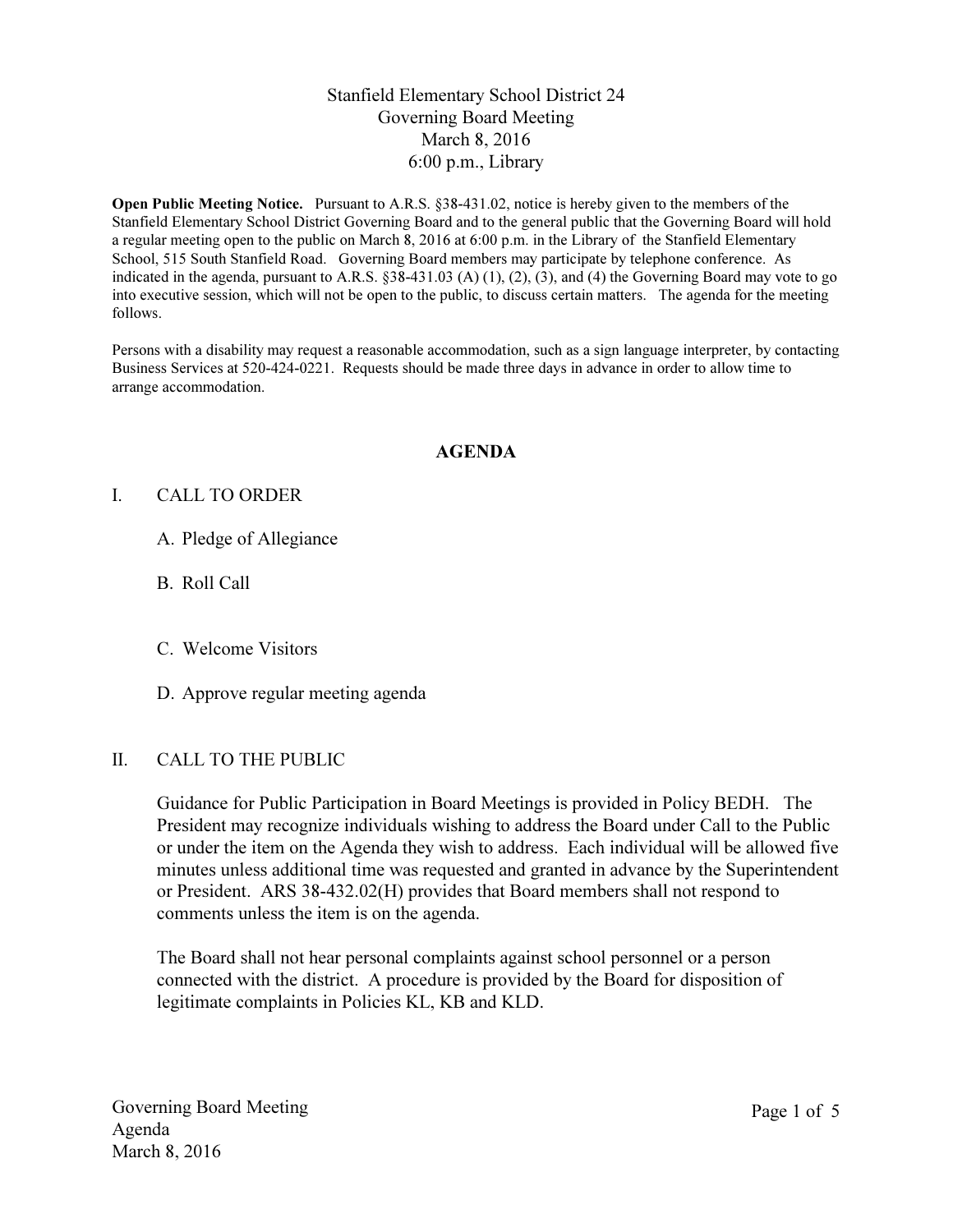# LLAMADA AL PÚBLICO

La póliza BEDH, provee una guía publica para participar en juntas de la Mesa Directiva. El presidente de la Mesa Directiva puede reconocer a los individuos que desean dirigirse a la mesa bajo llamada al público o bajo el artículo en la agenda que desean tratar. A cada individuo se le otorgaran cinco minutos de tiempo, a menos que el Presidente o Superintendente le hayan concedido tiempo adicional por adelantado. La Póliza ARS 38- 432.02 dice que ningún miembro de la mesa responderá a ningún tipo de comentarios de temas que no estén en la agenda.

La mesa no oirá quejas personales en contra de personal de la escuela o personas que tengan alguna conexión con el Distrito. Para este tipo de quejas la mesa provee otro tipo de procedimientos para la disposición de quejas legítimas las cuales se encuentran en las siguientes Pólizas KL, KB, y KLD.

### III. APPROVAL OF MINUTES

Approve the February 9, 2016 regular governing board meeting minutes.

### IV. AWARDS AND RECOGNITIONS

- A. Students of the Month
- B. Employees of the Month

#### V. REPORTS

- A. Superintendent's Report
	- 1. Auditor General's Report (Pages  $1 2$ )
	- 2. Deceptions programming
	- 3. FY17 budget projections, insurance projections
	- 4. Sick Bank Policy for Employees
- B. February Public Funds Expenditure Reports (Pages 3-6)
- C. February Student Activities Report (Page 7-8)
- D. Principal's Report (Page 9)
- E. Operations Support Services Reports (Pages 10-11)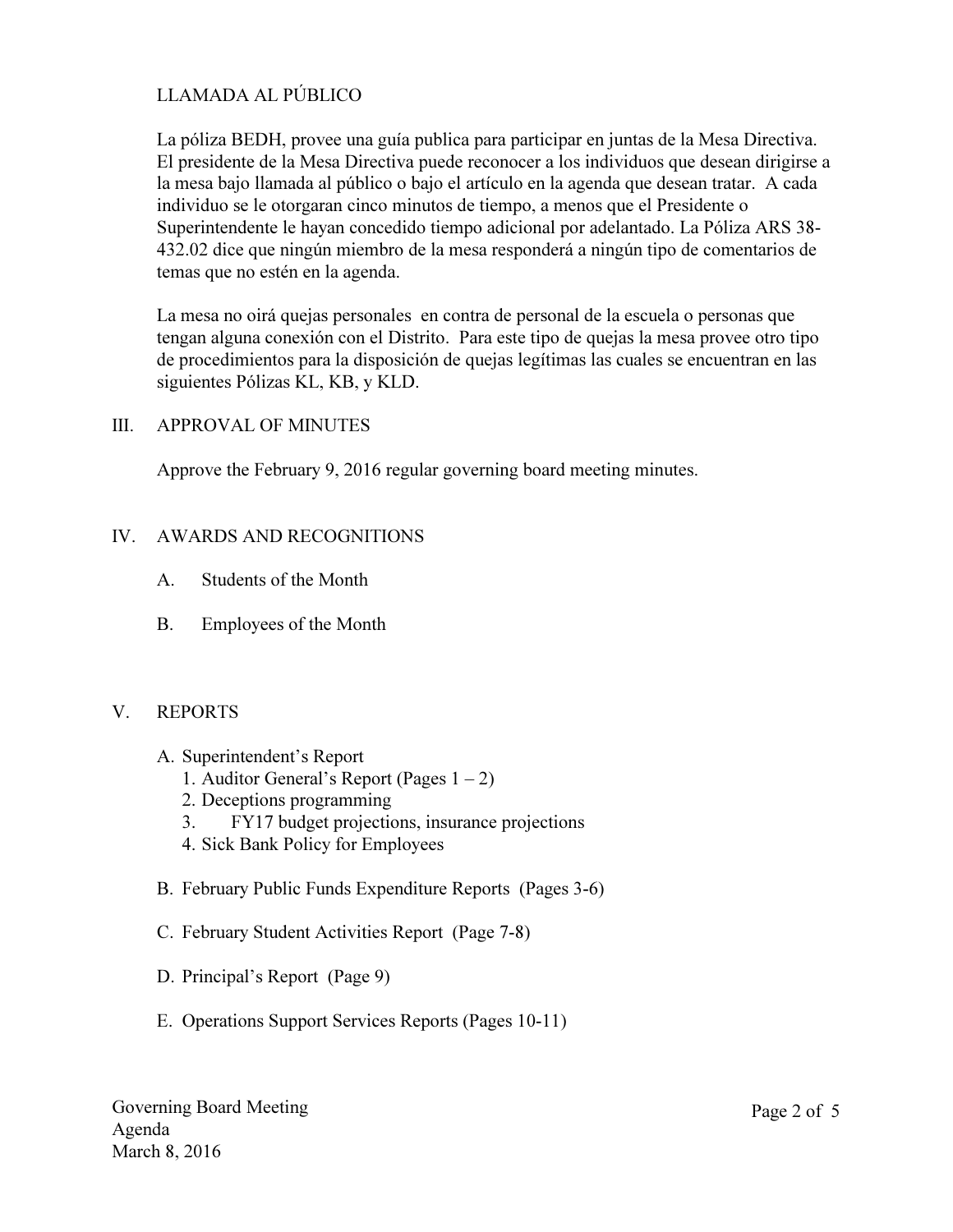- 1. Transportation
- 2. Technology

### VI. NEW BUSINESS ACTION ITEMS – PERSONNEL

All hiring is pending satisfactory completion of background investigation, records verification, and fingerprint report.

- A. Accept resignation of Teresa Rembao, Driver, effective February 10, 2016 (Page 12)
- B. Accept resignation of Shay MacIntyre, Instructional Aide, effective February 19, 2016 (Page 13)
- C. Approve non-renewal of Ajay Saha, certificated probationary teacher, for the 2016- 2017 school year for reasons other than classroom performance as stated in the preliminary notice of nonrenewal issued on February 10, 2016.
- D. Approve eligibility for extra duty assignment and compensation as needed through June and July, 2016 to complete Informational Technology support and set up tasks assigned by the IT Coordinator and Superintendent: Elizabeth Valdez
- E. Approve 2016-17 compensation schedules (Pages 14 18)
	- 1. Certified Base Compensation Schedule
	- 2. Certified Supplemental Compensation Schedule
	- 3. Certified Substitute Teacher Compensation Schedule
	- 4. Certified Teacher on Assignment/Learning Coach Compensation Schedule
	- 5. Extra-Duty Compensation Schedule
- F. Approve the 2016-17 contract forms (Pages 19 31):
	- 1. Teacher Contract
	- 2. Proposition 301 Plan Summary
	- 3. Proposition 301 Teacher Contract Addendum
	- 4. Substitute Teacher Appointment
	- 5. Part-time Variable Schedule Teacher Appointment
	- 6. Extra-Duty Contract
	- 7. Annual Notice of General Salary Reduction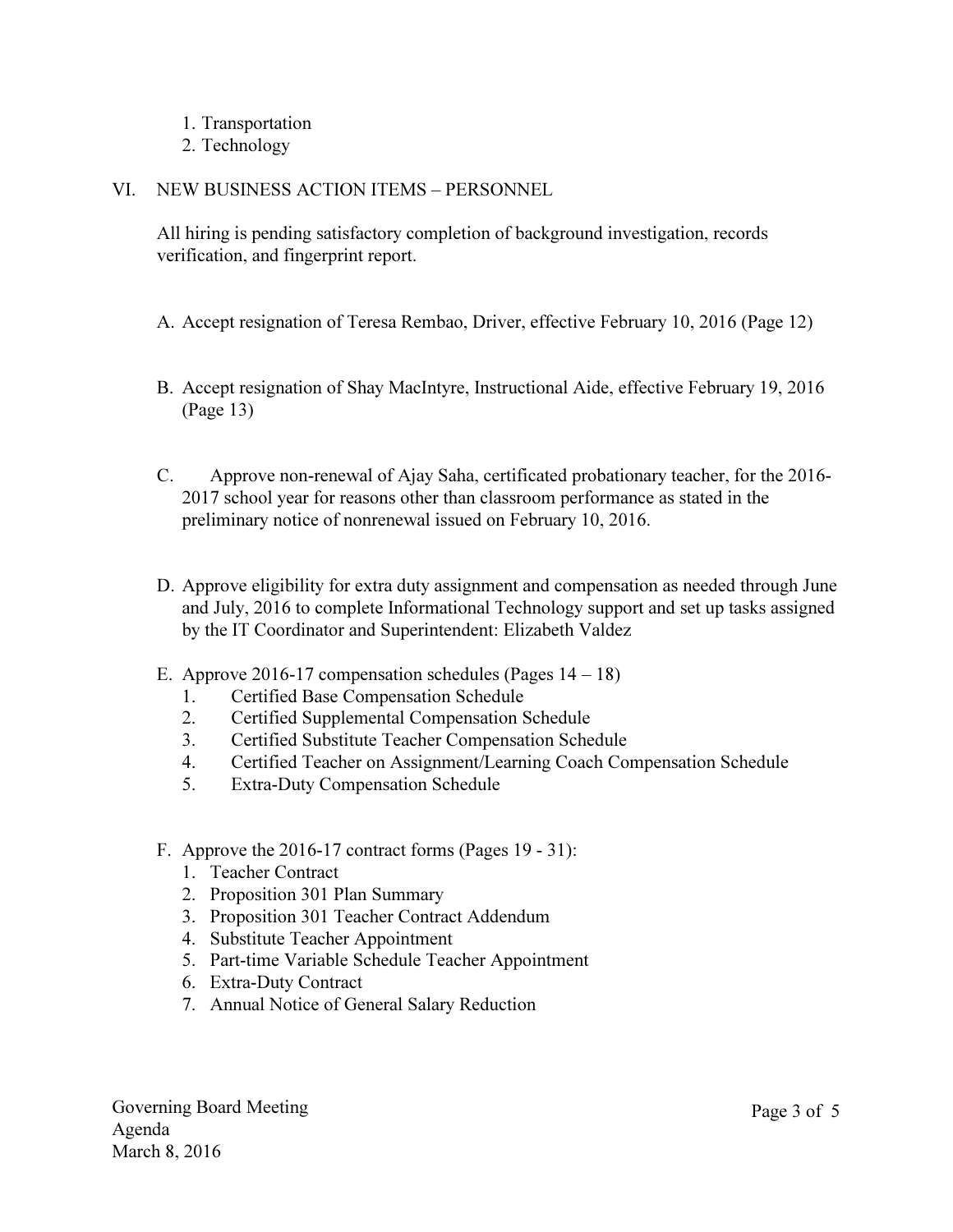- G. Approve 2016-17 Classified Compensation Schedules (Pages 32 36):
	- 1. Food Service
	- 2. Maintenance/Custodian
	- 3. Aide and Highly Qualified Paraprofessional
	- 4. Administrative Support
	- 5. Transportation
- H. Approve the 2016-17 contract forms (Pages 37 48):
	- 1. Notice of "At-Will" Appointment Initial
	- 2. Notice of "At-Will" Appointment Returning
	- 3. Notice of "At-Will" Appointment Initial Bus Driver
	- 4. Notice of "At-Will" Appointment Returning Bus Driver
	- 5. Classified "At-Will" Appointment Exempt

### VII. NEW BUSINESS ACTION ITEMS – BUSINESS

- A. Ratify approval of payroll vouchers
	- 1. PV20 \$139,384.82
	- 2. PV21 \$137,650.17

# B. Ratify approval of expense vouchers

- 1. EV1629 \$31,953.92
- 2. EV1630 \$14,930.34
- 3. EV1631 \$33,723.71
- C. Adopt the 2017-2018 school year calendar (Page 49)
- D. Approve FY 2016-17 state and federal grant projects:
	- 1. \$97,792.00 21st Century Community Learning Center (CCLC)
	- 2. \$258,916.72 Title I LEA
	- 3. \$ 51,949.78 Title II-A Improving Teacher Quality
	- 4. \$ 15,852.00 Title III LEP Program
	- 5. \$ 53,771.77 Migrant Education Basic Grant
	- 6. \$108,820.31 IDEA Basic Entitlement
	- 7. \$ 2,925.00 IDEA Preschool

Governing Board Meeting Agenda March 8, 2016